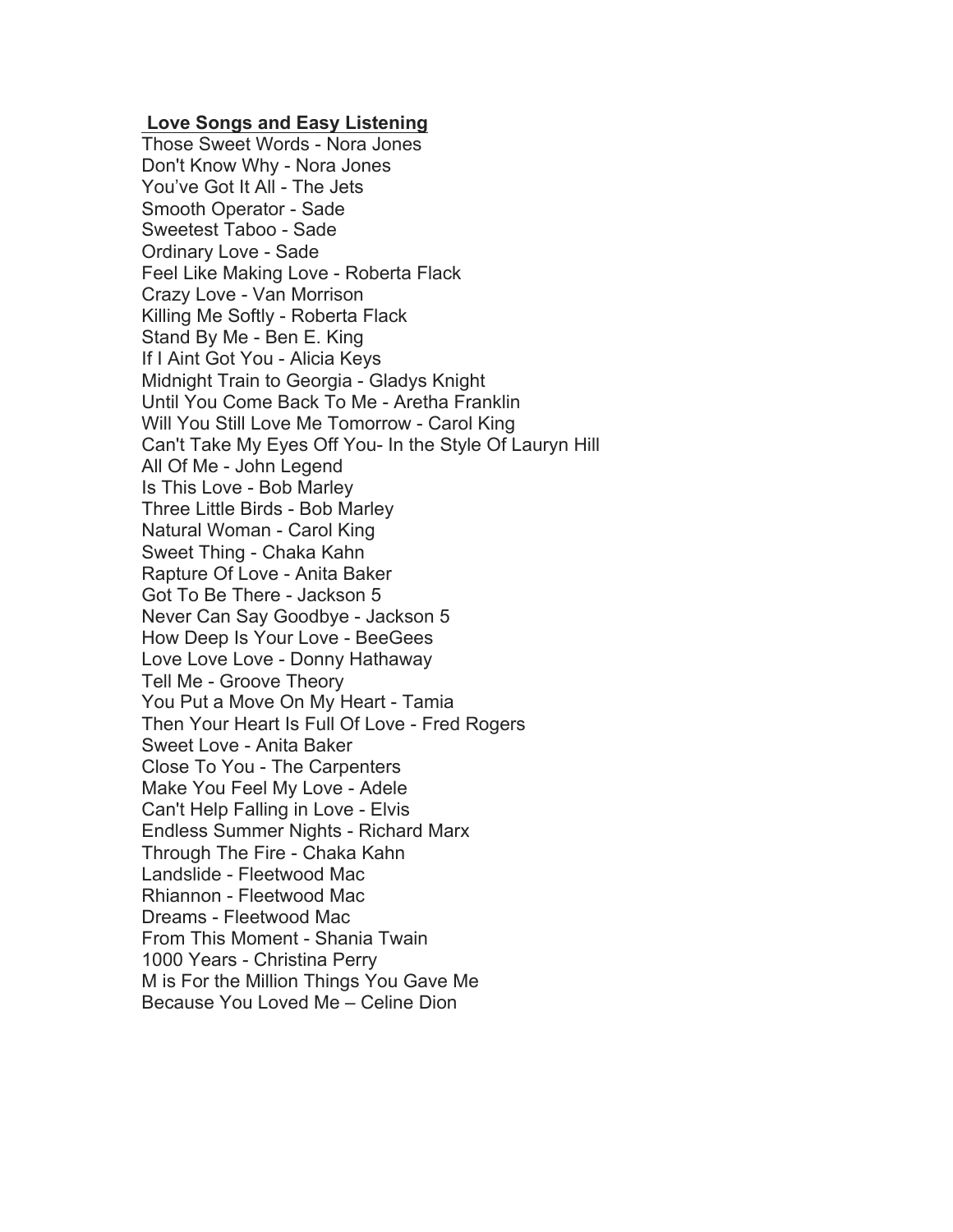## **Jazz**

Blue Skies Autumn Leaves LOVE Girl From Ipanema All Of Me At Last Ain't Misbehavin Fly Me To The Moon Over The Rainbow Cheek to Cheek What a Difference Rt. 66 What A Wonderful World A Child Is Born

## **Upbeat**

Isn't She Lovely - Stevie Wonder New Lover - Adele Something To Talk About - Bonnie Raitt Rolling In The Deep - Adele Don't You Worry 'Bout a Thing - Stevie Wonder Jolene - Dolly Parton American Boy - Estelle Please Don't Stop The Music - Rhianna Stay - Rhianna One Last Time - Ariana Grande Could You Be Loved - Bob Marley Shake Your Body - The Jacksons I Wish - Stevie Valerie - Amy Winehouse Superstition - Stevie Ain't Nobody - Chaka Kahn Tell Me Something Good - Chaka Kahn Boogie Oogie - Taste Of Honey We Are Family - Sister Sledge I Will Survive - Gloria Gaynor Dancing Queen - Abba Lady Marmelade **-** LaBelle RESPECT - Aretha Last Dance - Donna Summer I Want To Dance With Somebody - Whitney Houston I Want You Back - Jackson 5 Shake It Off -Taylor Swift Shut Up And Dance - Walk The Moon Oh What A Night - The Four Seasons